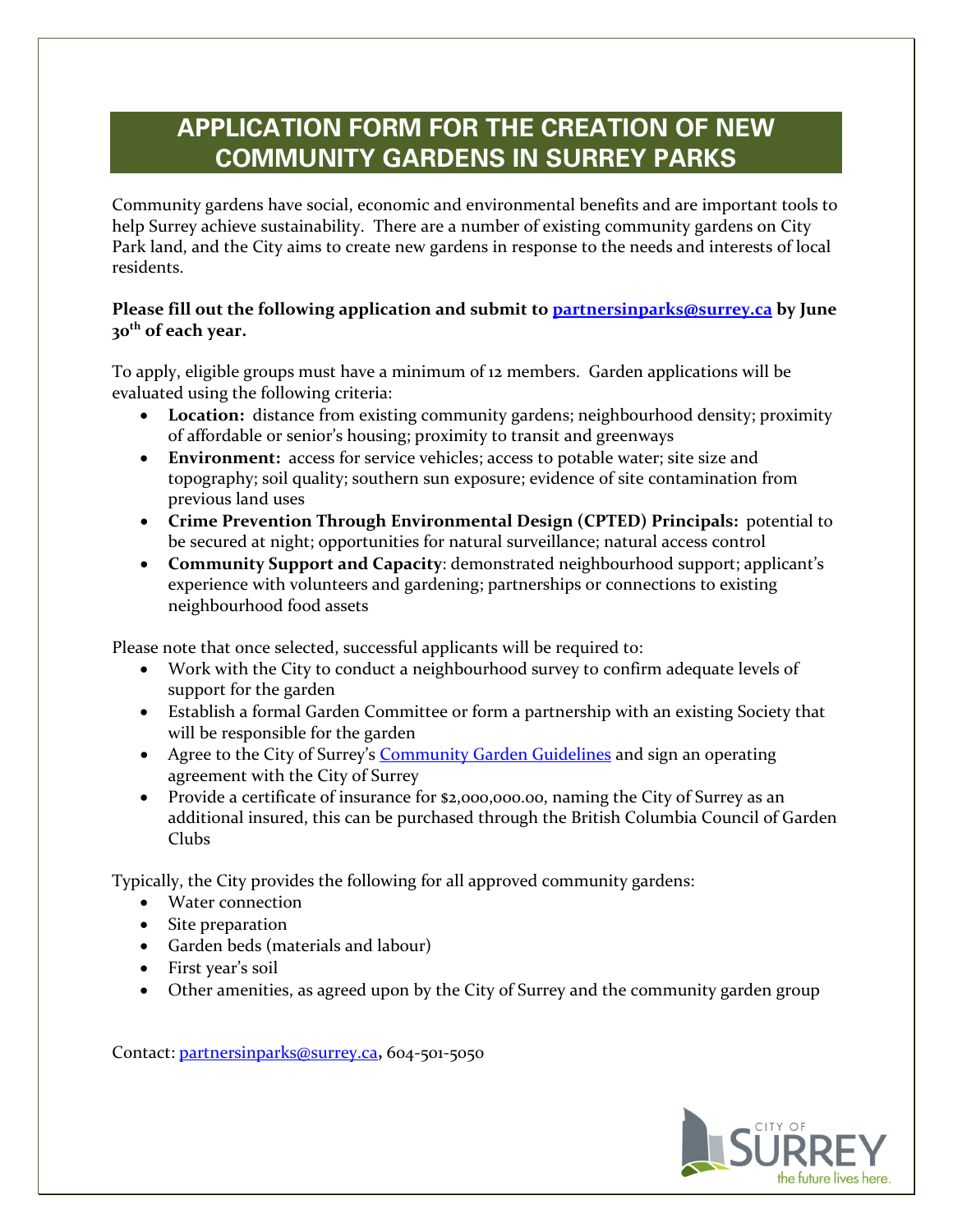## **Contact Information Contact Information**

**Primary Contact Name:** 

**Organization or Affiliation (if applicable):**

**Mailing Address:**

**Telephone Number:**

**Email Address:** 

## **Supporting Members:**

| $\mathbf{1}$ .              |  |  |  |
|-----------------------------|--|--|--|
|                             |  |  |  |
| 2.                          |  |  |  |
|                             |  |  |  |
| $\frac{3}{2}$               |  |  |  |
| 4.                          |  |  |  |
|                             |  |  |  |
| 5.                          |  |  |  |
| 6.                          |  |  |  |
|                             |  |  |  |
| 7.                          |  |  |  |
| 8.                          |  |  |  |
|                             |  |  |  |
| $\overline{\phantom{0}}$ 9. |  |  |  |
|                             |  |  |  |
| 10.                         |  |  |  |
|                             |  |  |  |
| 11.                         |  |  |  |
|                             |  |  |  |
| 12.                         |  |  |  |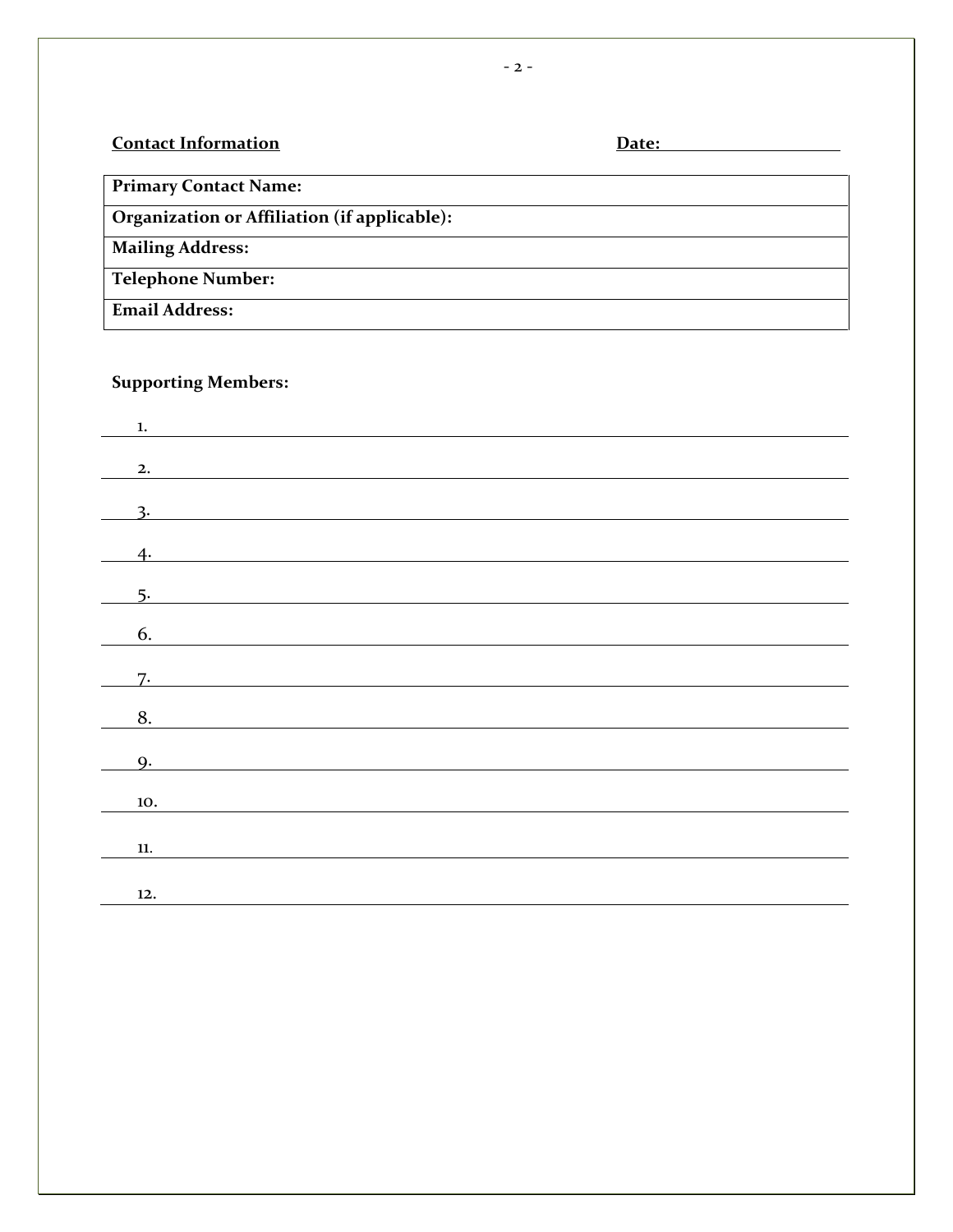**1.** Please describe the proposed garden location, including an address, intersection or park name. [COSMOS](http://cosmos.surrey.ca/external/) or google maps may be attached to identify the exact location and extent of the garden proposed.

**2.** Provide an overview of your organization or group, including why the group is interested in establishing a new community garden. Please include relevant skills and resources your group will bring to the project, such as experience with gardening, volunteer coordination, or community development.

**3.** Is the surrounding neighbourhood aware and supportive of efforts to create a new community garden? If the community garden is built, what steps would you take to engage the neighbourhood and ensure the garden is inclusive (in addition to the survey of community support to be done in conjunction with the City)?